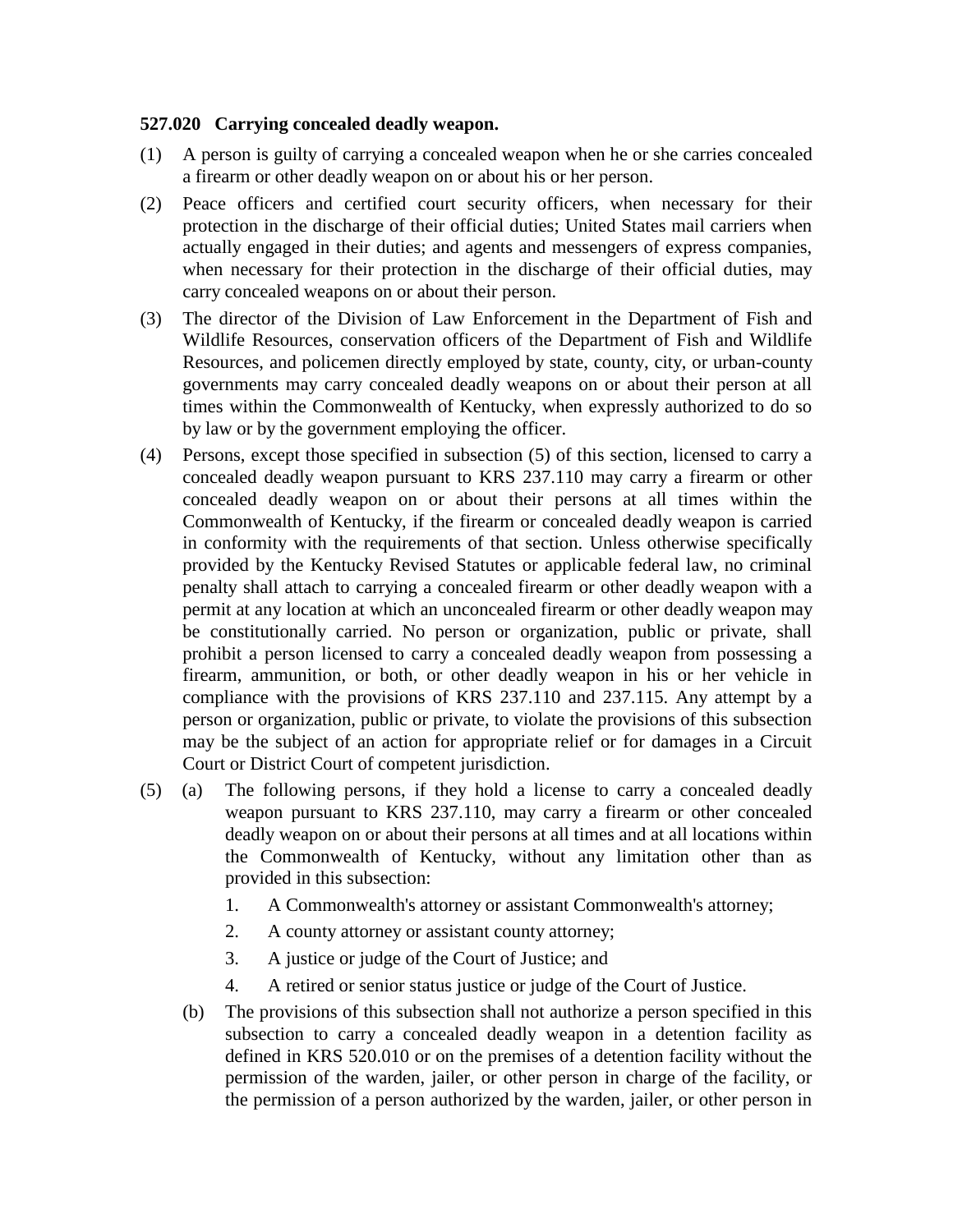charge of the detention facility to give such permission. As used in this section, "detention facility" does not include courtrooms, facilities, or other premises used by the Court of Justice or administered by the Administrative Office of the Courts.

- (c) A person specified in this section who is issued a concealed deadly weapon license shall be issued a license which bears on its face the statement that it is valid at all locations within the Commonwealth of Kentucky and may have such other identifying characteristics as determined by the Department of Kentucky State Police.
- (6) (a) Except provided in this subsection, the following persons may carry concealed deadly weapons on or about their person at all times and at all locations within the Commonwealth of Kentucky:
	- 1. An elected sheriff and full-time and part-time deputy sheriffs certified pursuant to KRS 15.380 to 15.404 when expressly authorized to do so by the unit of government employing the officer;
	- 2. An elected jailer and a deputy jailer who has successfully completed Department of Corrections basic training and maintains his or her current in-service training when expressly authorized to do so by the jailer; and
	- 3. The department head or any employee of a corrections department in any jurisdiction where the office of elected jailer has been merged with the office of sheriff who has successfully completed Department of Corrections basic training and maintains his or her current in-service training when expressly authorized to do so by the unit of government by which he or she is employed.
	- (b) The provisions of this subsection shall not authorize a person specified in this subsection to carry a concealed deadly weapon in a detention facility as defined in KRS 520.010 or on the premises of a detention facility without the permission of the warden, jailer, or other person in charge of the facility, or the permission of a person authorized by the warden, jailer, or other person in charge of the detention facility to give such permission. As used in this section, "detention facility" does not include courtrooms, facilities, or other premises used by the Court of Justice or administered by the Administrative Office of the Courts.
- (7) (a) A full-time paid peace officer of a government agency from another state or territory of the United States or an elected sheriff from another territory of the United States may carry a concealed deadly weapon in Kentucky, on or off duty, if the other state or territory accords a Kentucky full-time paid peace officer and a Kentucky elected sheriff the same rights by law. If the other state or territory limits a Kentucky full-time paid peace officer or elected sheriff to carrying a concealed deadly weapon while on duty, then that same restriction shall apply to a full-time paid peace officer or elected sheriff from that state or territory.